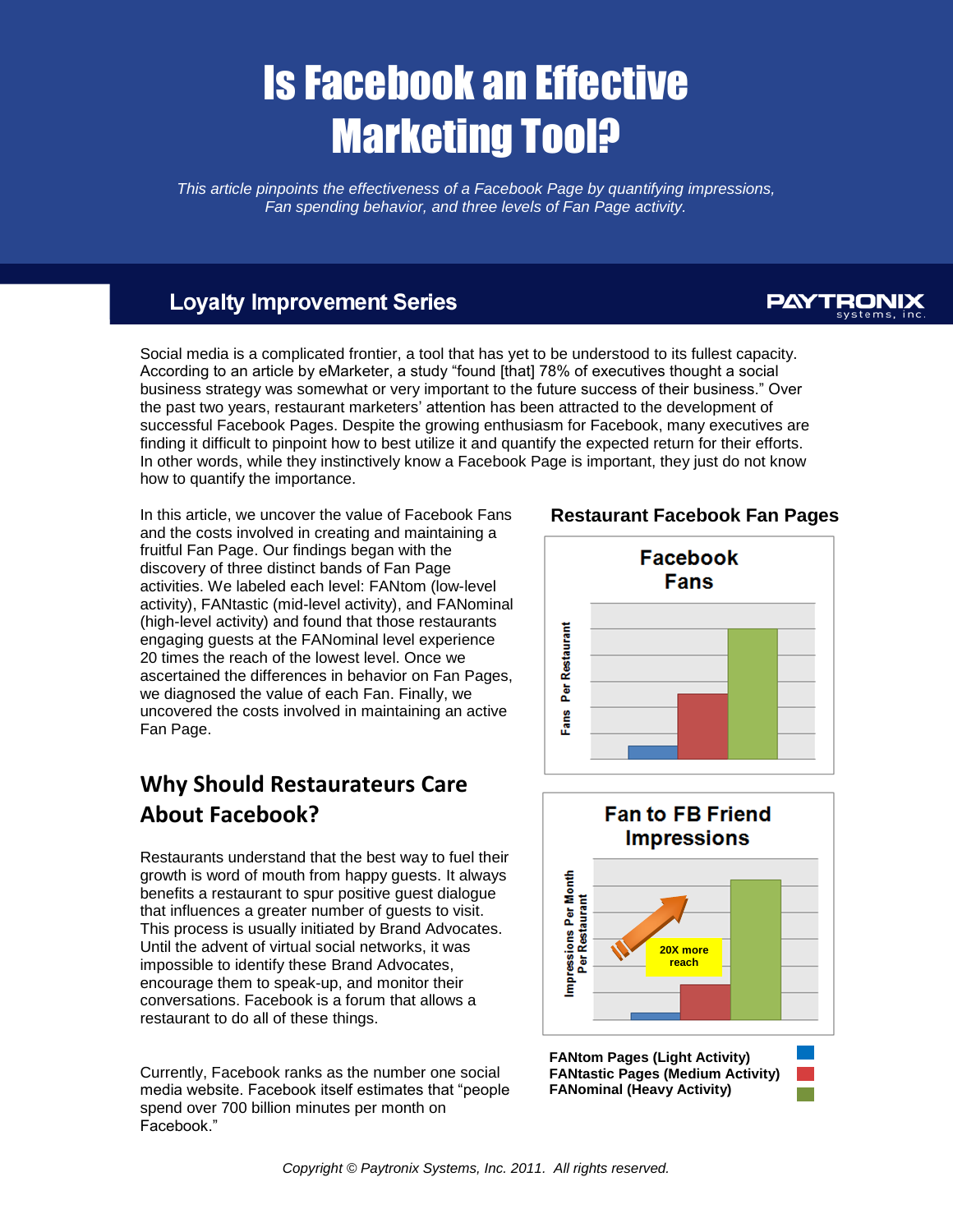Moreover, the most dedicated Facebook Fans, otherwise known as Brand Advocates, will influence the purchase decisions of their friends and family using the medium. The high volume of time spent on Facebook, coupled with the gathering influence online recommendations have on others, renders Facebook's potential power irresistible.

If the process of motivating people on Facebook to talk about a brand, disseminate coupons for a brand, like and post that brand's messages succeeds, Facebook is an effective marketing tool capable of generating a positive ROI.

## **Quantifying Facebook's Benefits**

After conducting a study of more than 25 restaurants' Facebook activities, we were surprised by the results. We found three distinct bands of activity that we used to categorize the performance of the restaurants Facebook initiatives. Each group demonstrated similarities within metrics that we measured, which included the number of Fans, Fan activity and impressions generated on the brand's virtual community. Presented in Table 1 is a quantified look at Facebook Fan Page activities within the three groups of activity levels identified in the study.

|                    |                 |           |                 | <b>Measured Per Store, Per Month</b> |                 |                      |                    |
|--------------------|-----------------|-----------|-----------------|--------------------------------------|-----------------|----------------------|--------------------|
|                    |                 |           | Avg.<br>Monthly |                                      | Total           |                      |                    |
|                    | <b>Fans Per</b> | Avg.      |                 |                                      | <b>Comments</b> |                      |                    |
| <b>Restaurant</b>  |                 | Guest     | <b>Brand</b>    | Brand-to-Fan                         |                 | <b>Fan-to-Friend</b> | Fan-to-Fan         |
| <b>FB Activity</b> | <b>Store</b>    | Age       | <b>Posts</b>    | <b>Impressions</b>                   | and Likes       | <b>Impressions</b>   | <b>Impressions</b> |
| <b>FANtom</b>      | $\leq 100$      | $35 - 45$ |                 | 400                                  |                 | 260                  | 200                |
| <b>FANtastic</b>   | 500             | $35 - 45$ | 30              | 15,000                               | 10              | 1,300                | 5,000              |
| <b>FANominal</b>   | $\geq 1,000$    | $25 - 35$ | 30              | 60,000                               | 40              | 5.200                | 80,000             |

#### **Table 1. Facebook Activity Profiles**

Once the three unique groups emerged, we identified the following common characteristics:

- **FANtom**: Pages with fewer than 100 Fans per store exhibited sporadic posting behavior, often skipping a month's worth of interaction at a time. These Page managers have a "set-it-and-forget-it" method of managing their Pages. They have tepid Brand-to-Fan communication, which results in a low number of Fan-to-Friend and Fan-to-Fan impressions.
- **FANtastic**: These restaurants put forth a high level of effort to manage their Page, but do not quite achieve high levels of valuable Fan-to-Fan or Fan-to-Friend communication. A potential roadblock to success may be the age of the brand's typical guests, since older guests are less inclined to 'like' and participate.<sup>1</sup>
- **FANominal**: The most successful restaurants have a prosperous communication flow throughout the Facebook community – reaping the benefits of Fan-to-Fan and Friend-to-Facebook-Friend chatter. A FANominal Page's higher volume of Fans per store encourages a more frequent and vibrant dialogue. Those who manage FANominal Pages relate to their Fans with appropriately timed and open-ended statements and questions that result in a large volume of comments and likes. Restaurants exhibiting a FANominal level of Page activity have a younger average guest age.

The results of Fan Page activities are directly related to two things: A restaurant's Facebook strategy and the age demographic of its guests. Facebook strategies lie in the control of the marketer, but having a large impact on the age demographic of your brand's guests is more difficult. Despite all efforts to incorporate best practices in a restaurant's Facebook Activities, as

 $\overline{a}$ 

<sup>1</sup> eMarketer. Sept. 9, 2011, *eAge, Gender Affect Whether Consumers Will 'Like' an Ad*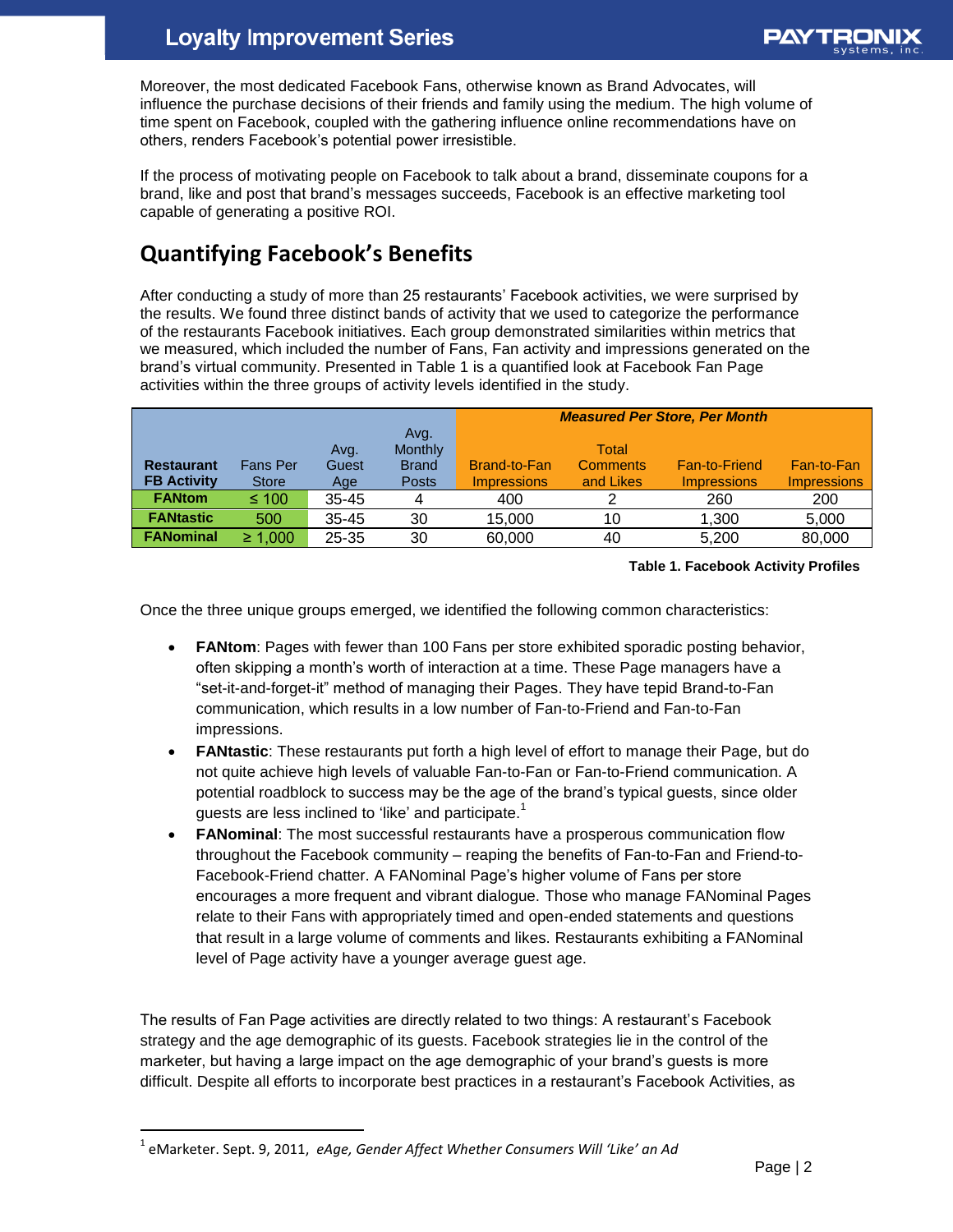shown in the results of this study, the age of your guests plays a pivotal role in the level of success a restaurant will enjoy on Facebook.

These bands can be useful in determining the reach of a restaurant's Facebook Page. They may also be used to prioritize marketing efforts that promise various levels of reach. Keep in mind that Fan-to-Friend impressions can be considered more valuable than other types of media impressions due to the fact that consumers are more likely to act on a Fan recommendation than an advertisement.

#### **Defining the Four Types of Social Media Impressions**

- 1. *Brand-to- Fan Impressions* Defined as posts initiated by the brand on their Fan Page, viewed by Fans of the brand on both their news feed and on the page itself. This statistic is calculated by multiplying Fans per store by the average brand posts per month.
- 2. *Fan-to-Facebook Friend Impressions* Fan activity (comments, posts, etc.) on the restaurant's page that is published on the Fan's personal page. According to Facebook's statistics, the average user has 130 friends, each of whom have the potential to see this activity. This impression may occur in the form of a friend looking at the Fan's personal page or receives an update about the activity in his or her News Feed. This statistic is calculated by multiplying 130 friends by the sum of comments and likes per month per store.
- 3. *Fan-to-Fan Impressions* Activity among Fans of a Page, including posts, comments and likes. This statistic is calculated by multiplying the sum of comments and likes per month, per store by the average Fans per store.
- 4. *Fan-to-Brand Impressions* –Fans initiating a post on brand's Page. In most cases, this type of activity does not to foster a high volume of comments and likes within the community.

### **Measuring Facebook Brand Advocates' Activity**

Who are the people discussing a restaurant's products on Facebook Pages and what are they worth to the organization? Our theory was that people who are taking the time to say good things (including liking, commenting, or posting) are driving restaurant sales. We defined the Facebook Brand Advocate (FB Active) as someone who accrued two likes or comments and/or



FB Active Brand Advocates actively participate on your restaurant's page.

posted to the restaurant's wall. Because the restaurants we studied were also operating loyalty programs, we were able to measure the FB Active loyalty member's in-restaurant purchasing behavior.

At the outset of this study, it became clear that the more integrated a restaurant is to a customer's daily routine, the more likely he or she is to participate in the brand's Facebook conversation. For this reason, we chose to focus our research on quick service and fast casual restaurants rather than table service.

With help from the capabilities of Paytronix's guest database, we were able to track the inrestaurant activity spending and visit behavior of those who were both FB Active and Loyalty Members. Ultimately, we found that the majority of Fans were also active members of the restaurant's loyalty program.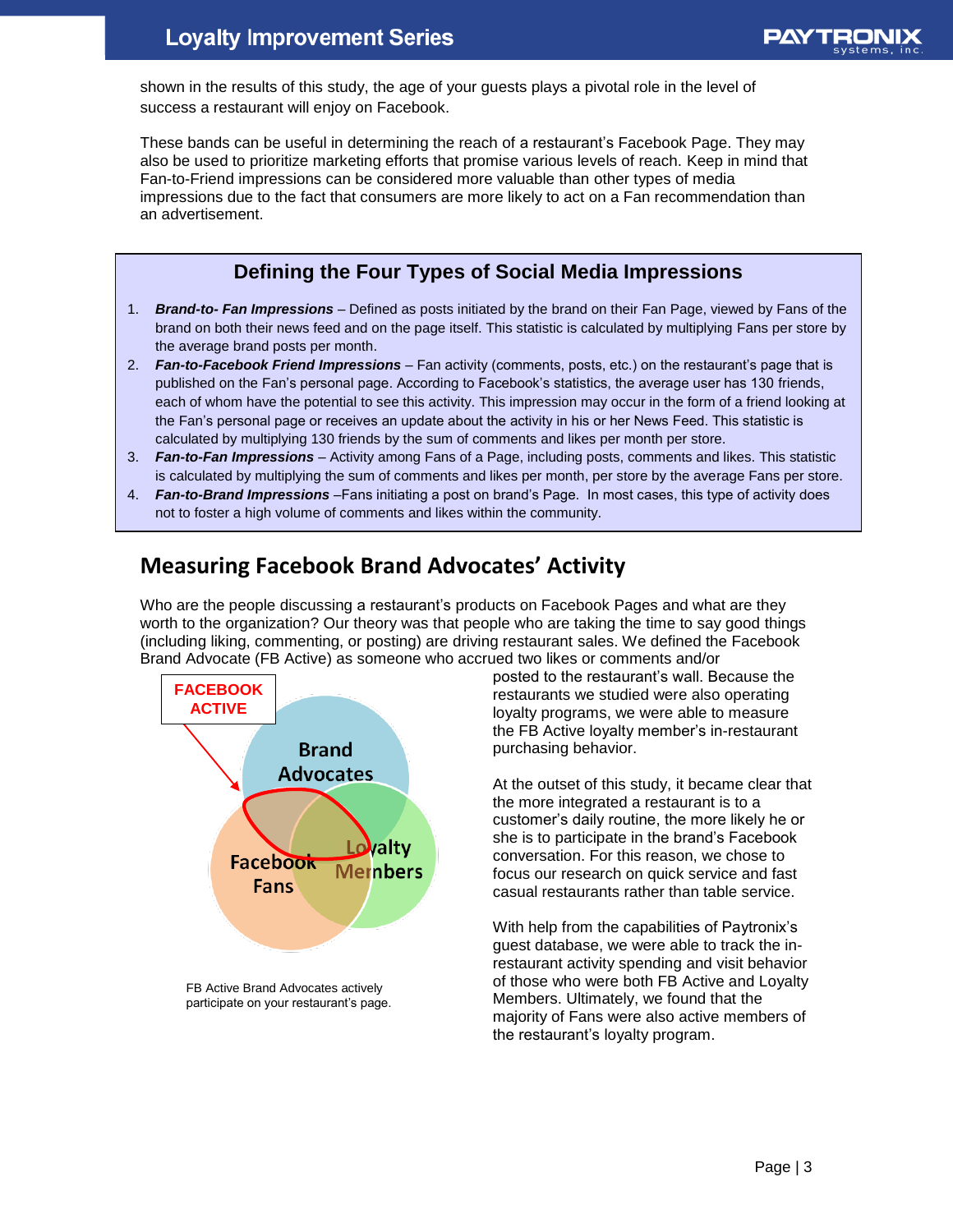We were able to establish a quantifiable value for restaurant FB Active guests who are also loyalty members. Individuals within this group spend approximately 70% more than the restaurant's average loyalty members and, in turn, spend more 112% more than the average non-loyalty member. FB Active loyalty members, therefore, are not only more active on social media venues but they also drive more inrestaurant spending.



One Page's FB Actives outspent average guests by **112%** over the course of 5 months.

#### **Cost Associated with Facebook Pages**

Stacey Kane, Marketing Director of East Coast burrito favorite California Tortilla, noted that, "{In 2009} I don't think anyone knew what social media was going to become." But owing to California Tortilla's successfully "rich heritage of engaging customers, both in store and the [monthly] newsletter," they figured that setting up a Facebook Page would be a no-brainer. Fans already loved Founder Pam Felix's infectious emails, so for a vibrant online presence like California Tortilla, they considered adding a Facebook Page as "low risk."

As technology evolves, email is taking a backseat to the instantaneous communication of sites like Facebook. Facebook, therefore, now demands more attention from high-level eMarketers like Kane. She estimates that she spends approximately 5 minutes every hour maintaining the California Tortilla Fan Page, and up to about an hour and a half each day. It is therefore important to understand that Facebook strategy and maintenance is never free.

Larger companies, for instance, may outsource their Facebook development (including design and developing a company posting voice and applications) to a third party. Others, like California Tortilla, have an internal resource develop the Page. Dedication of employee time, whether internal or external, is synonymous with a dollar investment.

So how does Kane account for prioritizing Facebook higher than other marketing efforts? She notes that as long as "the number of active Fans is increasing," the effort is worth it. The Page's total number of Fans is not her standard for success. Without their active voice commenting, posting and liking, Fans are just a number. For an example of successful Facebook buzz, she cites a recent promotion for Shark Week, where California Tortilla encouraged guests to wear their shark fin hats and say the "secret password" (shark) to the cashier in order to win a free taco. The promotion, announced on Facebook, came full circle when pictures of friends and families enjoying fish tacos, wearing their shark hats, swarmed the Page. Facebook is worth the cost of 5 minutes each hour, for Kane, if she sees that she has succeeded in generating a high number of Fan/brand interactions, hence creating a community feeling that can only lead to excited customers who are willing to spend and visit more.

Another simple Facebook Page ROI metric is the cost of Fan acquisition. As an example, consider the method Pizza Hut uses to acquire Fans. According to an article on